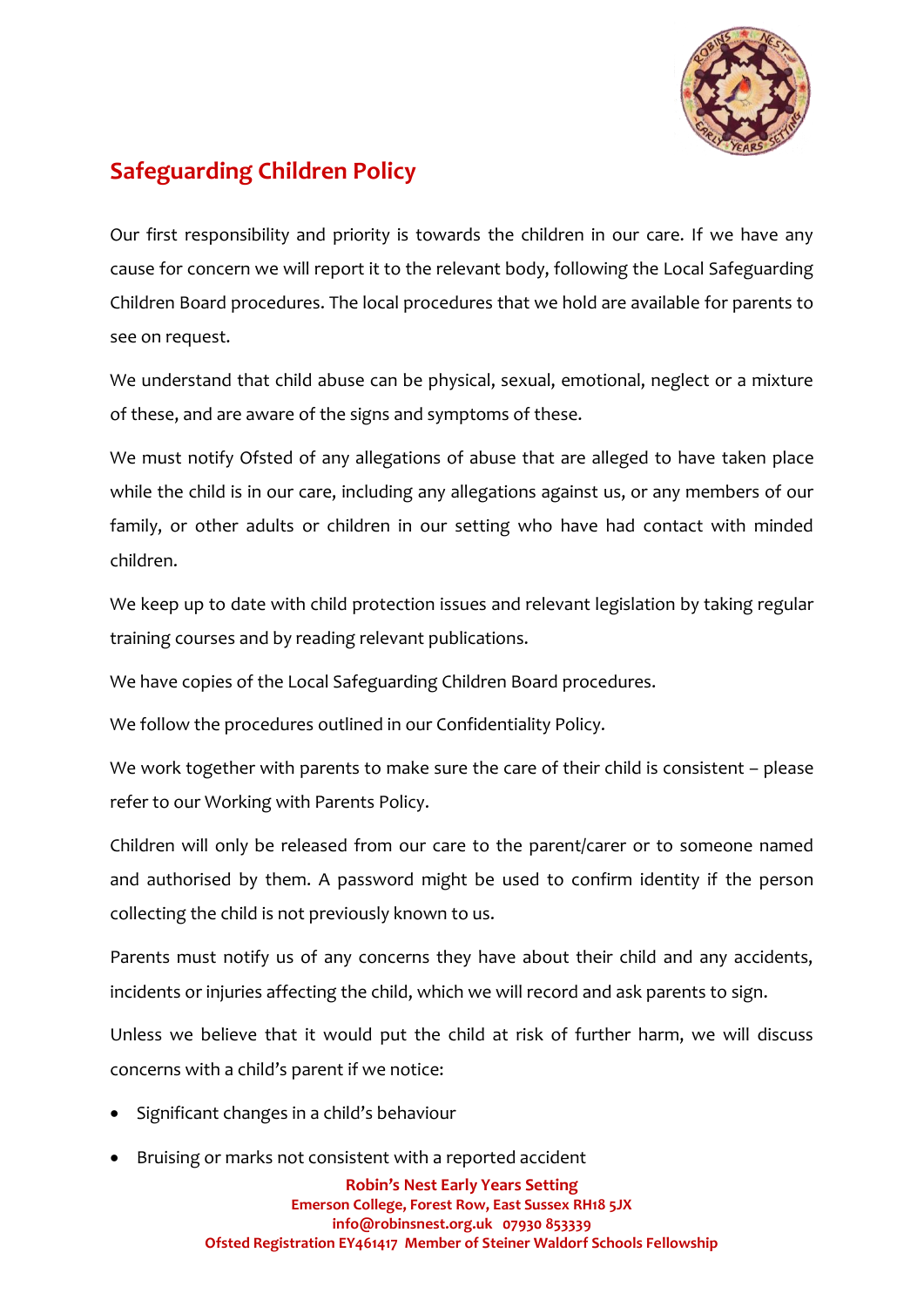

- Any comments made by a child which give us cause for concern
- Signs of neglect.

If a child tells us that they or another child is being abused, we will:

- Show that we have heard what they are saying, and that we take their allegations seriously.
- Encourage the child to talk, but we will not prompt them or ask them leading questions. We will not interrupt when a child is recalling significant events and will not make a child repeat their account.
- Explain what actions we must take, in a way that is appropriate to the age and understanding of the child.
- Record what we have been told using exact words where possible.
- Make a note of the date, time, place and people who were present at the discussion.

We will call the local social services' duty desk for advice and an assessment of the situation. We will follow this phone call up with a letter to the Duty team within 48 hours. We will record the concern and all contact with Children's Services thereafter.

If an allegation is made against us, any member of our families or any other adult or child in our setting we will report it to Ofsted and social services, following the Local Safeguarding Children Board procedures. We will also contact NCMA's Information Line on 0845 880 0044 for advice and support, and LADO on Amanda Glover 01323 466606/ 07825 782793 amanda.glover@eastsussex.gov.uk

In all instances we will record:

- the child's full name and address
- the date and time of the record
- factual details of the concern, for example bruising, what the child said, who was present
- details of any previous concerns

**Robin's Nest Early Years Setting Emerson College, Forest Row, East Sussex RH18 5JX info@robinsnest.org.uk 07930 853339 Ofsted Registration EY461417 Member of Steiner Waldorf Schools Fellowship**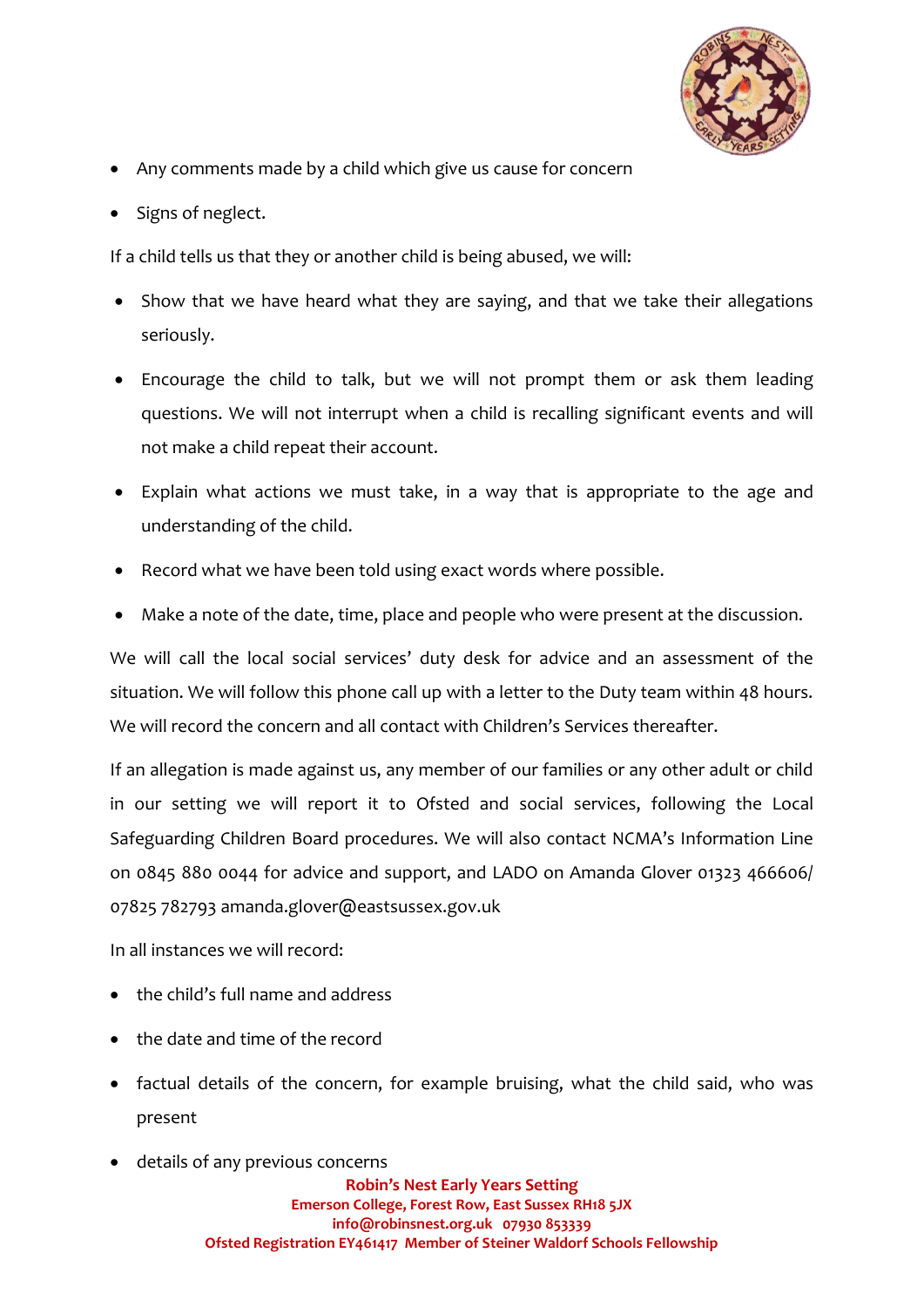

- details of any explanations from the parents
- any action taken such as speaking to parents.

It is not our responsibility to attempt to investigate the situation ourselves.

## **The use of mobile phones and cameras**

We understand that mobile phones are an everyday part of life for parents and childminders and with that in mind have laid out a procedure for their use:

We will ensure our mobile phones are fully charged and with us at all times.

We have the facility to take photographs on our mobile phones and will seek parents' permission to take any photographs of their children to record activities and share their progress with their parents.

Any photographs taken will be deleted after either emailing to parents or printed for use in the child's learning journey.

We will not publish any photographs of your child on any social networking sites or share with any other person/s without your permission.

We have registered with the Information Commissioners Office as data controllers.